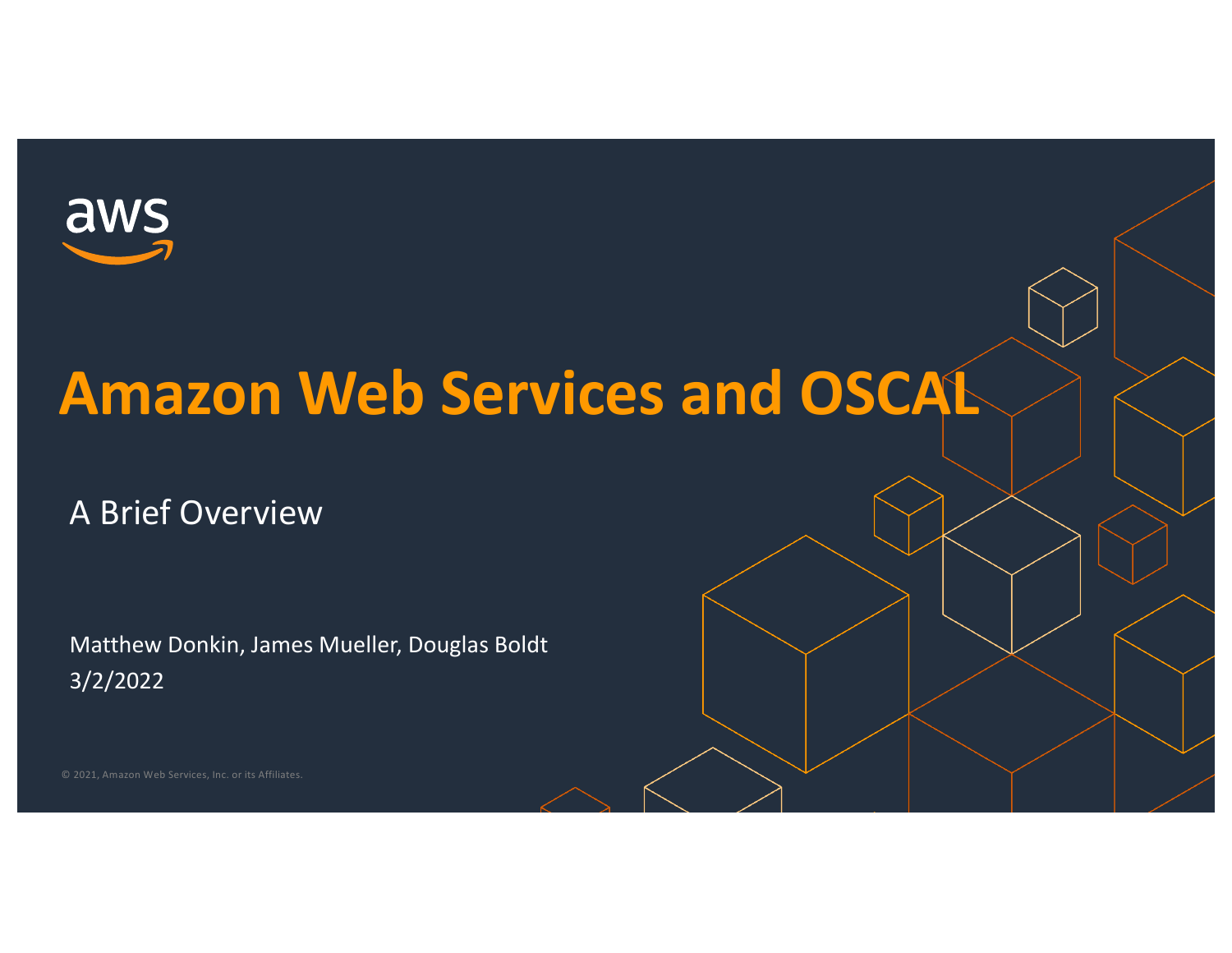### **Table of contents**

- AWS Implementation
- Customer Benefits
- AWS Documentation
- Improving Customer Experience
- Challenges Implementing OSCAL
- Closing Thoughts
- Questions?

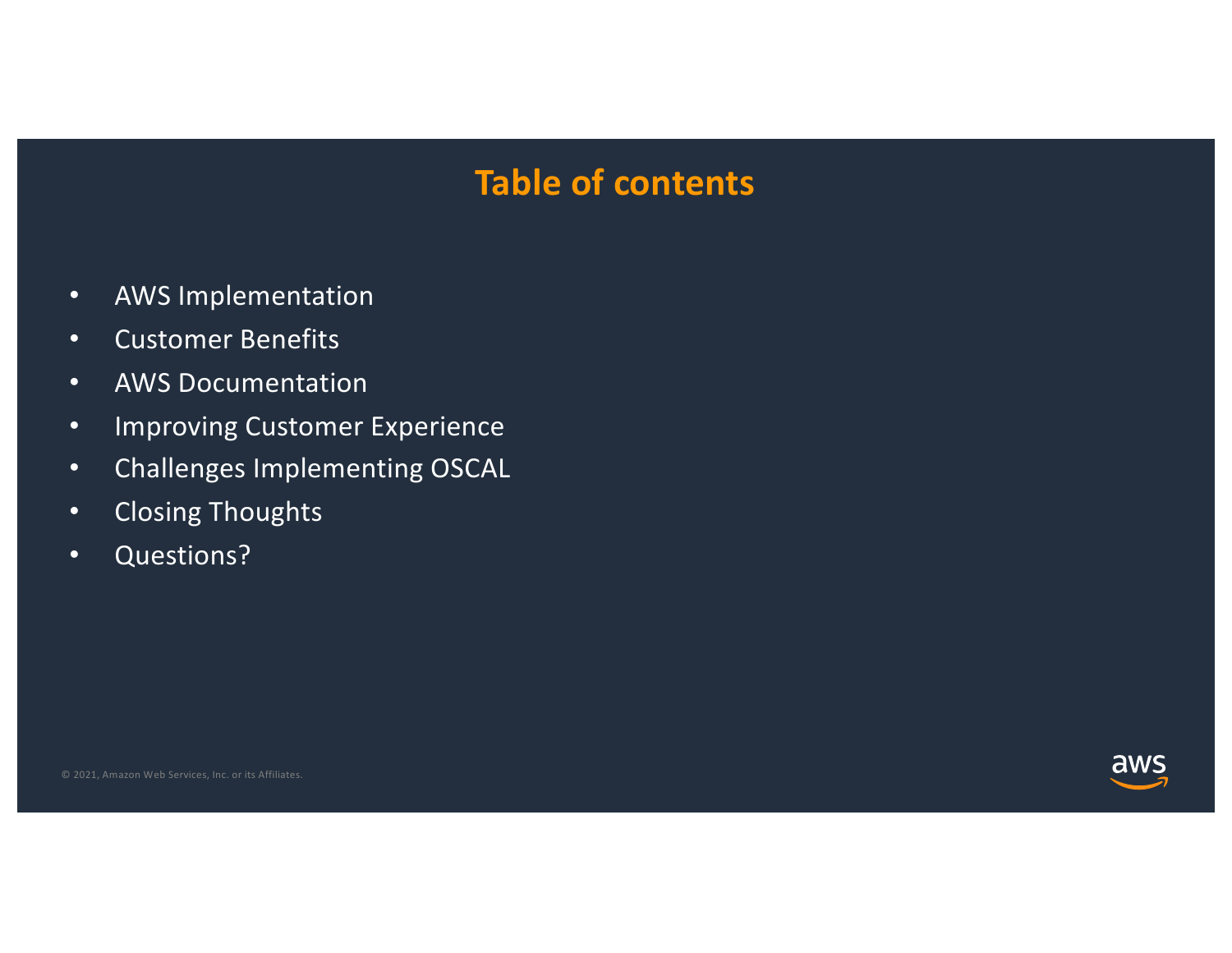# **AWS Implementation of OSCAL**

aws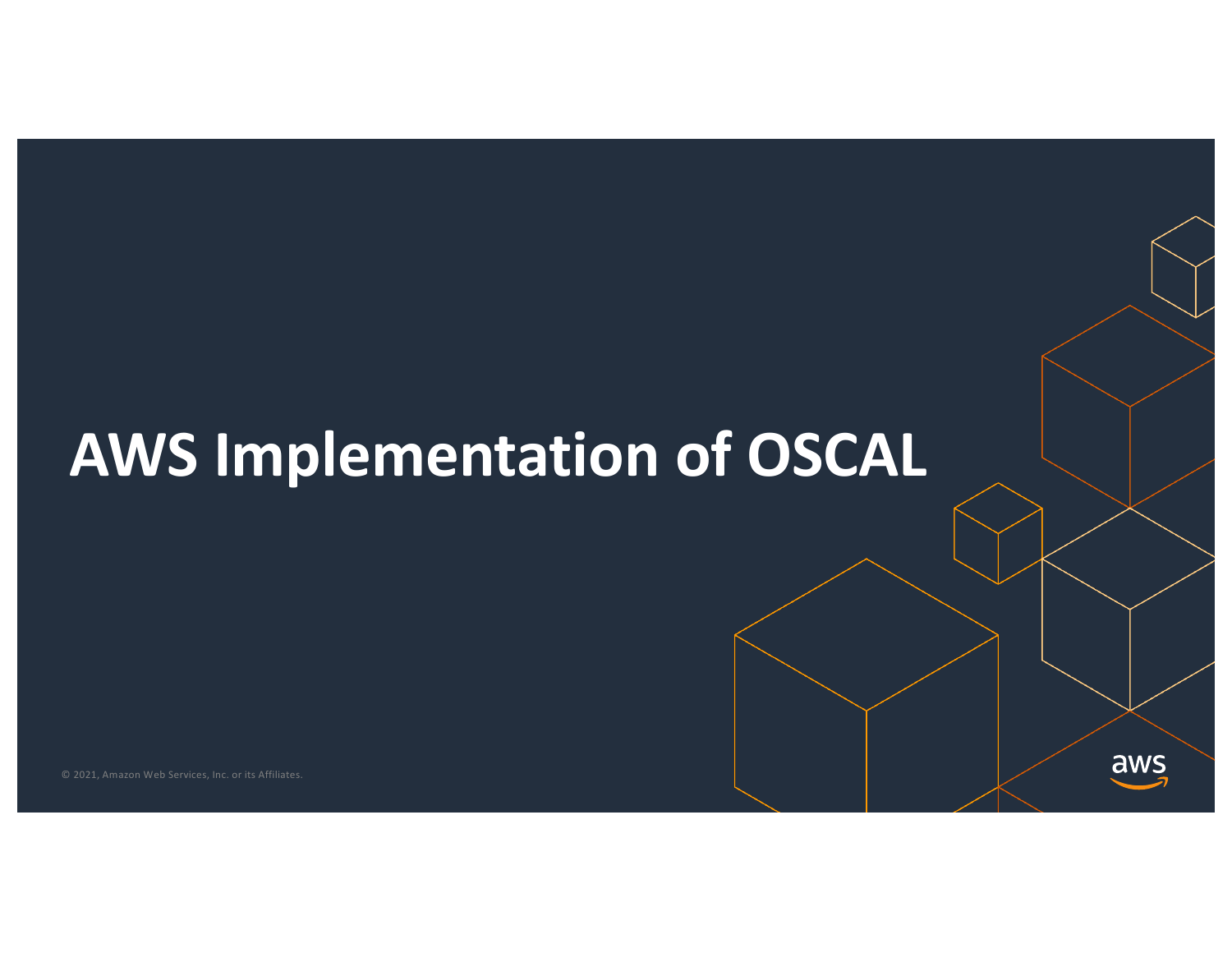### **AWS Implementation**

- **Xacta (Telos) Governance, Risk Management and Compliance (GRC) Tool**
	- Provide multiple classification levels of OSCAL formatted authorization packages
- **OSCAL Template**
	- FedRAMP: https://github.com/GSA/fedramp-automation

#### • **Automate portions of authorization packages**

- Reduce human error in documentation
- Decrease timelines for authorization package preparation
- Compress third party assessor organizations (3PAOs) review timeline

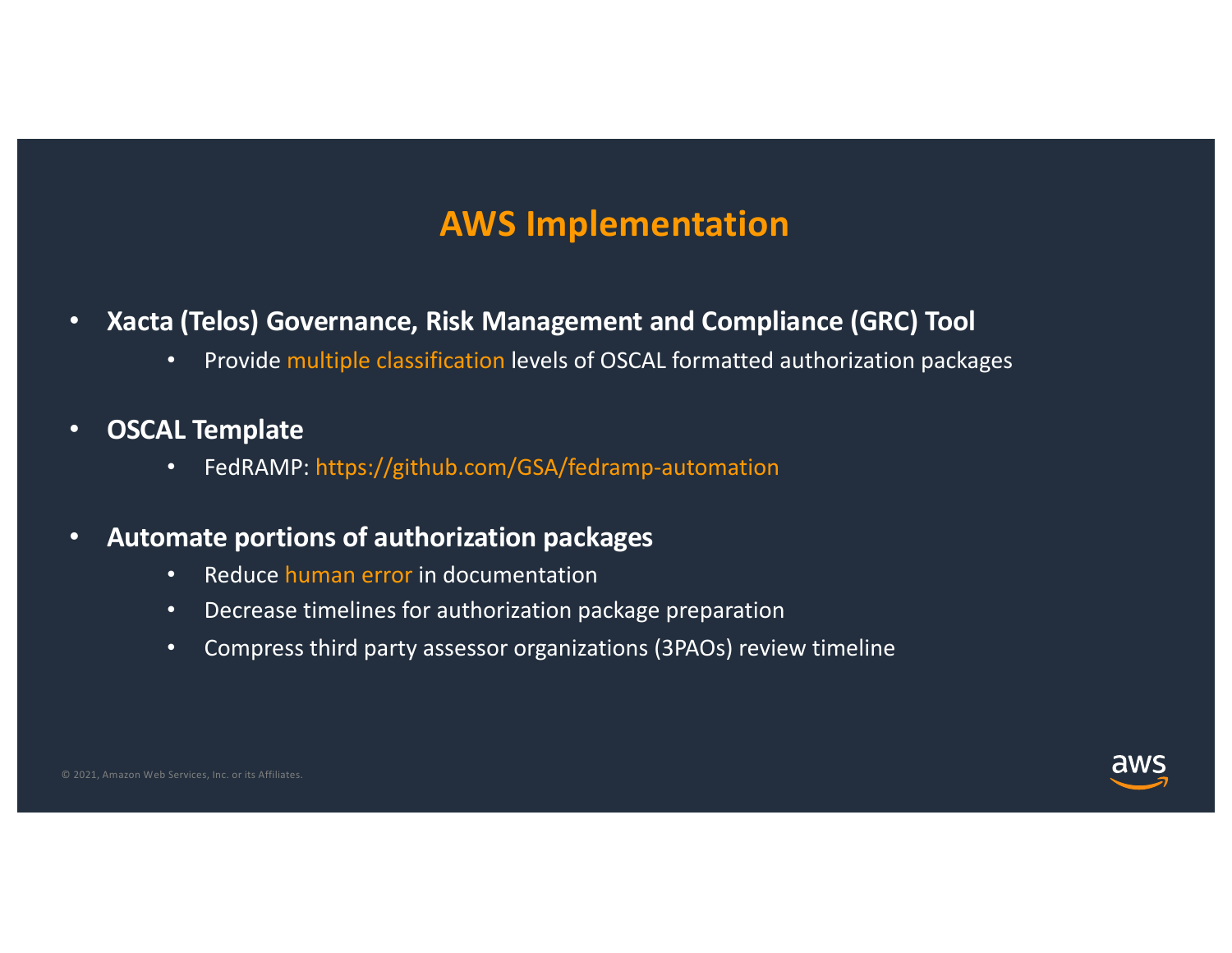## **Customer Benefits**

aws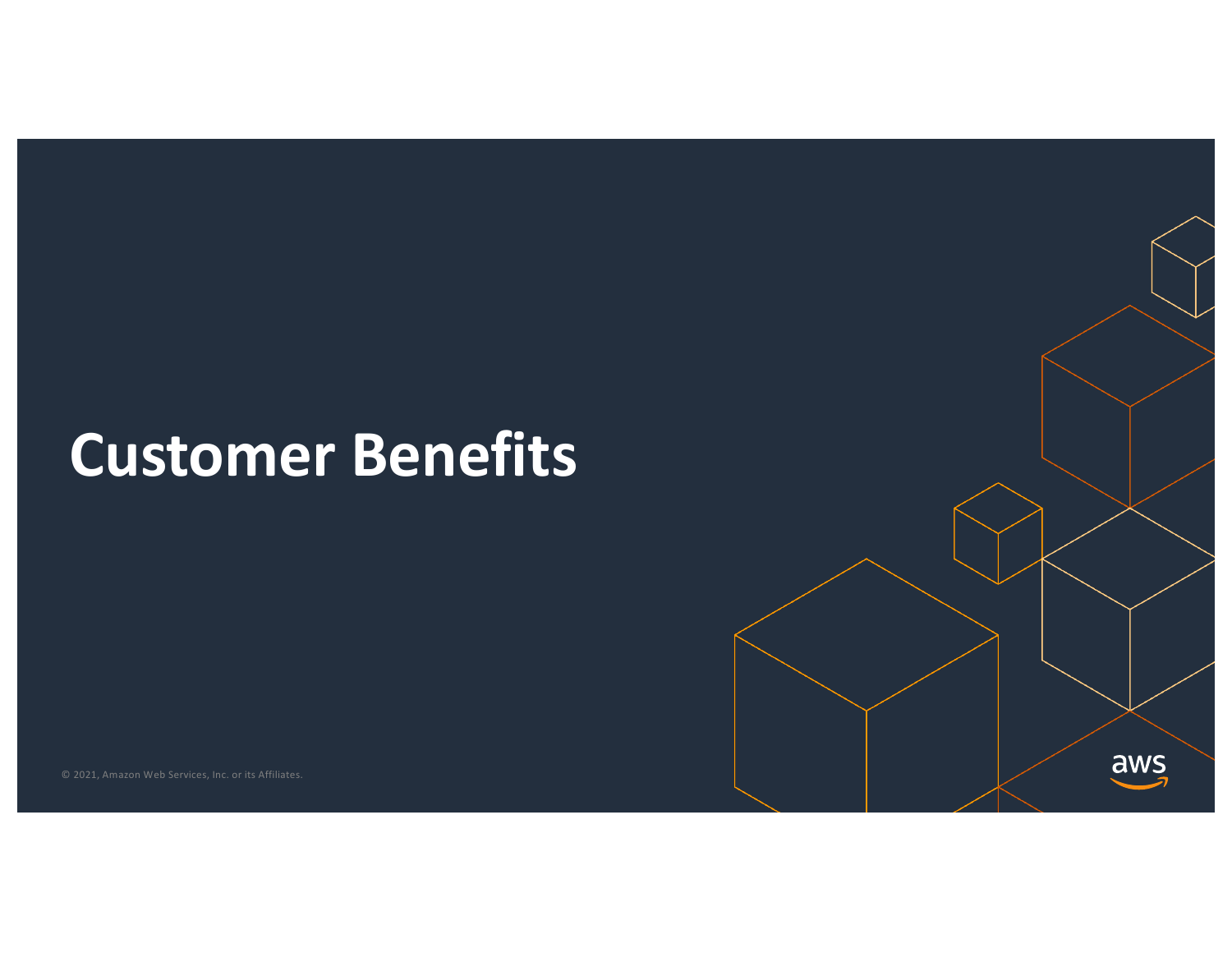### **Customer Benefits**

- **Reduce timeline for AWS service authorizations**
	- FedRAMP
	- DoD CC SRG Impact Levels 4 and 5
- **Simplify security control document handling and ingestion** 
	- Eliminate manual copy and paste of information
	- Reduce review time for new security control documentation updates
- **Streamline system Authorization to Operate (ATO) process**
	- Introduction of machine-readable representations of control catalogs, control baselines, system security plans, and assessment plans and results.
	- Improve transparency into the ongoing security posture of the security control providers

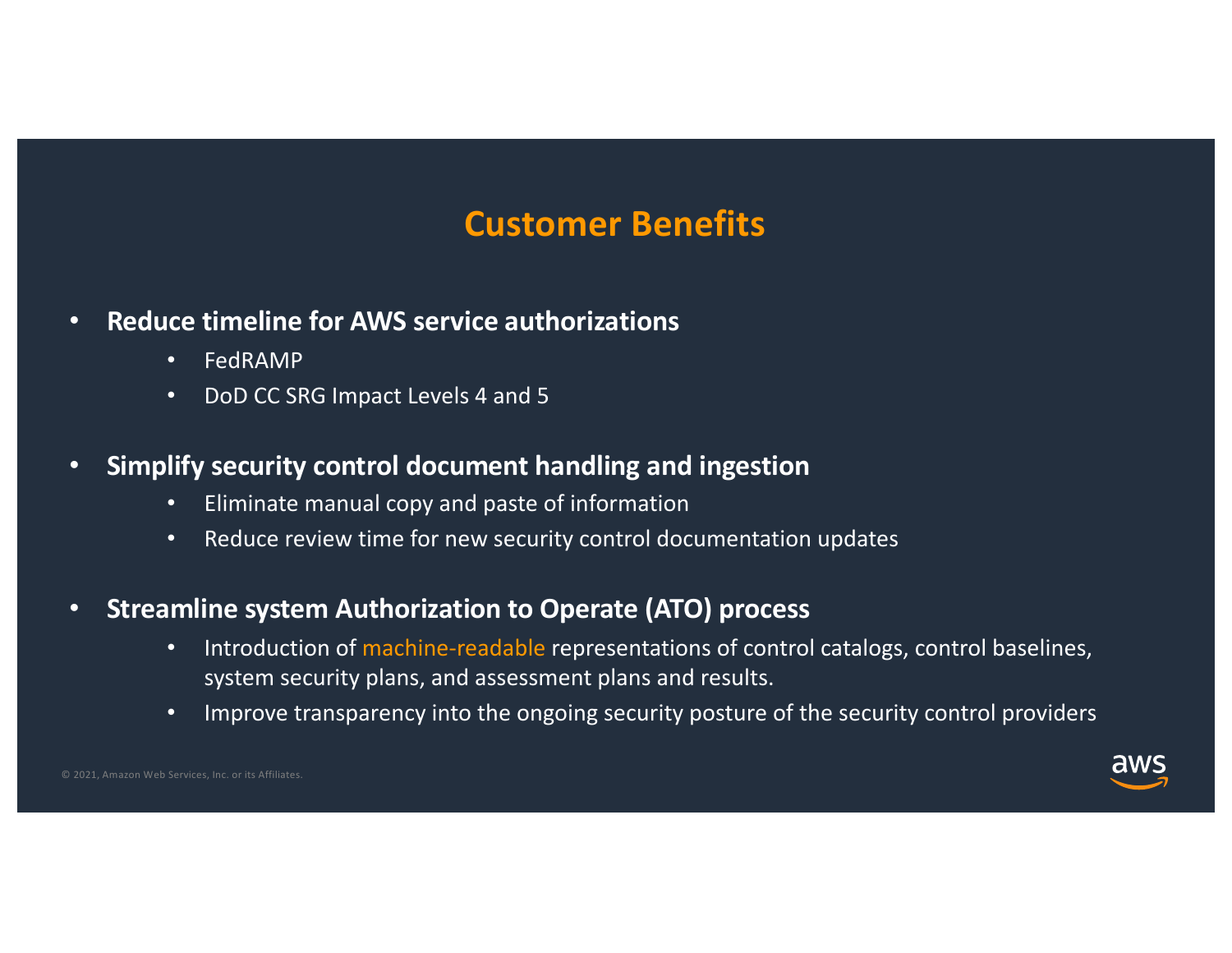## **AWS Documentation**

aws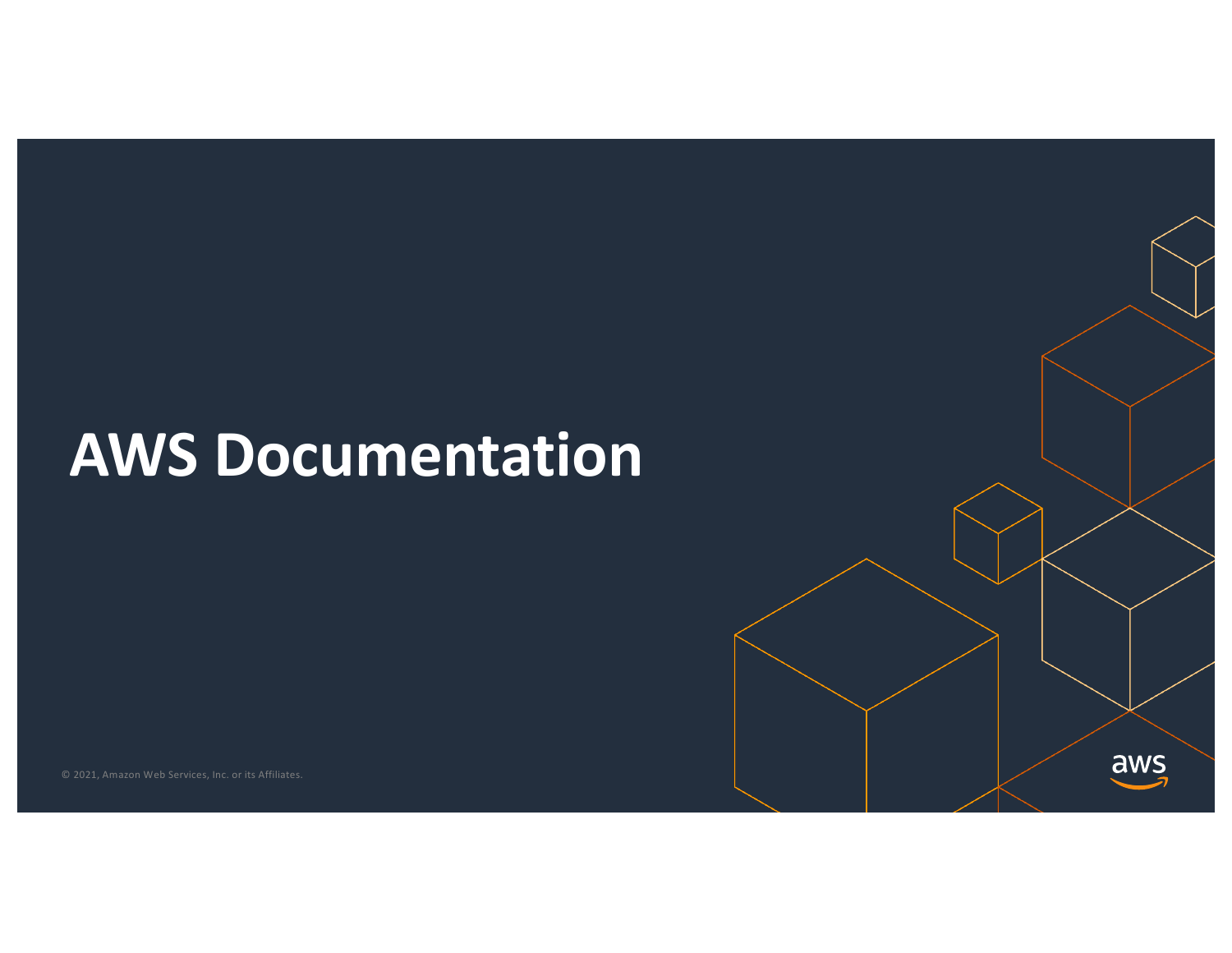#### **Documentation**

- **System Security Plan (SSP)**
	- $\cdot$  2 SSPs
	- 12 Monthly updates
	- 1 annual assessment
	- GovCloud SSP is 735 pages
- **Customer Responsibility Matrix (CRM) and Customer Configuration Guides (CCG)**
	- 24 Monthly updates per year
	- 27,123 projected 2022 downloads
- **Total customer document downloads for 2021: 34,763**

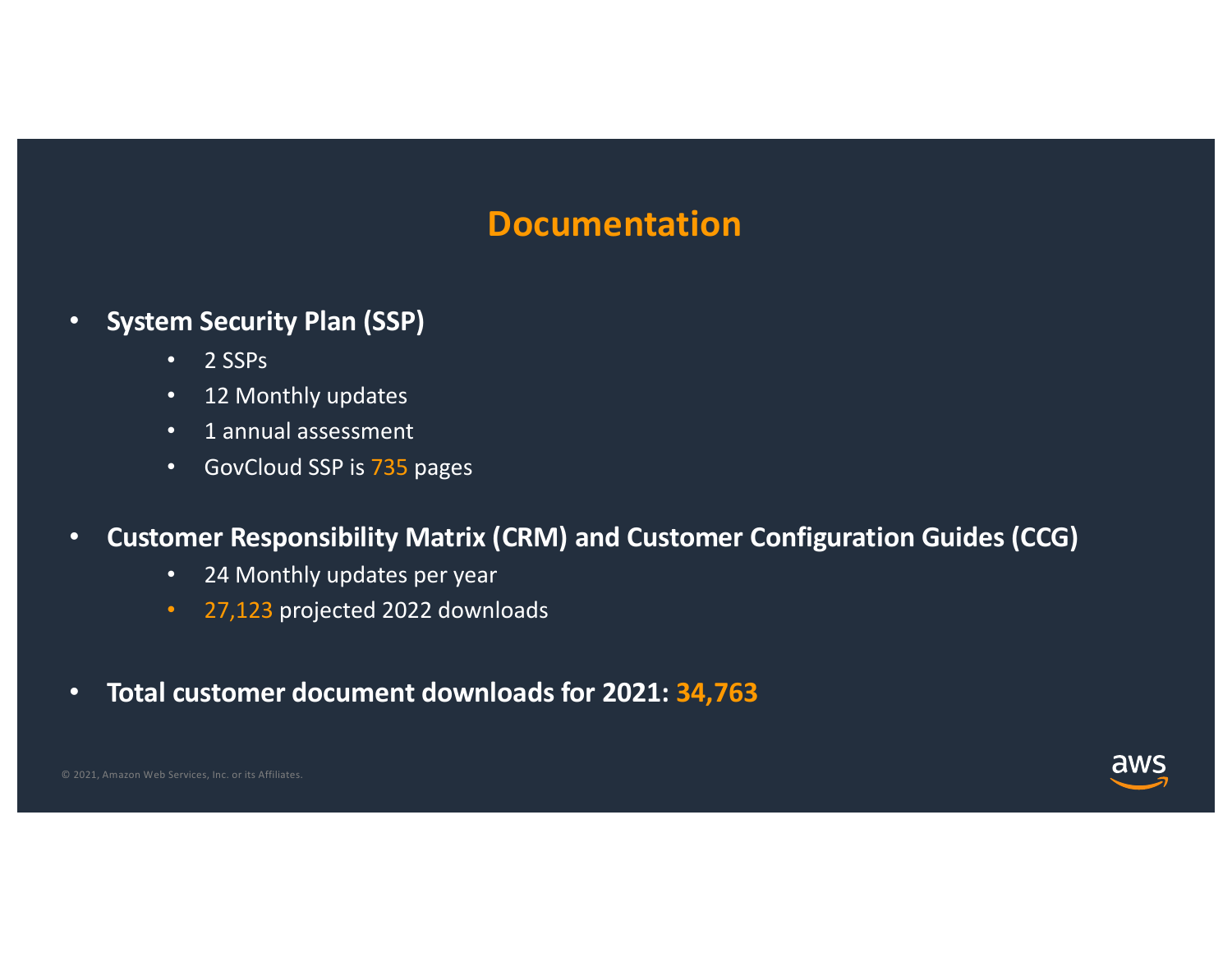## **Improving Customer Experience**

aws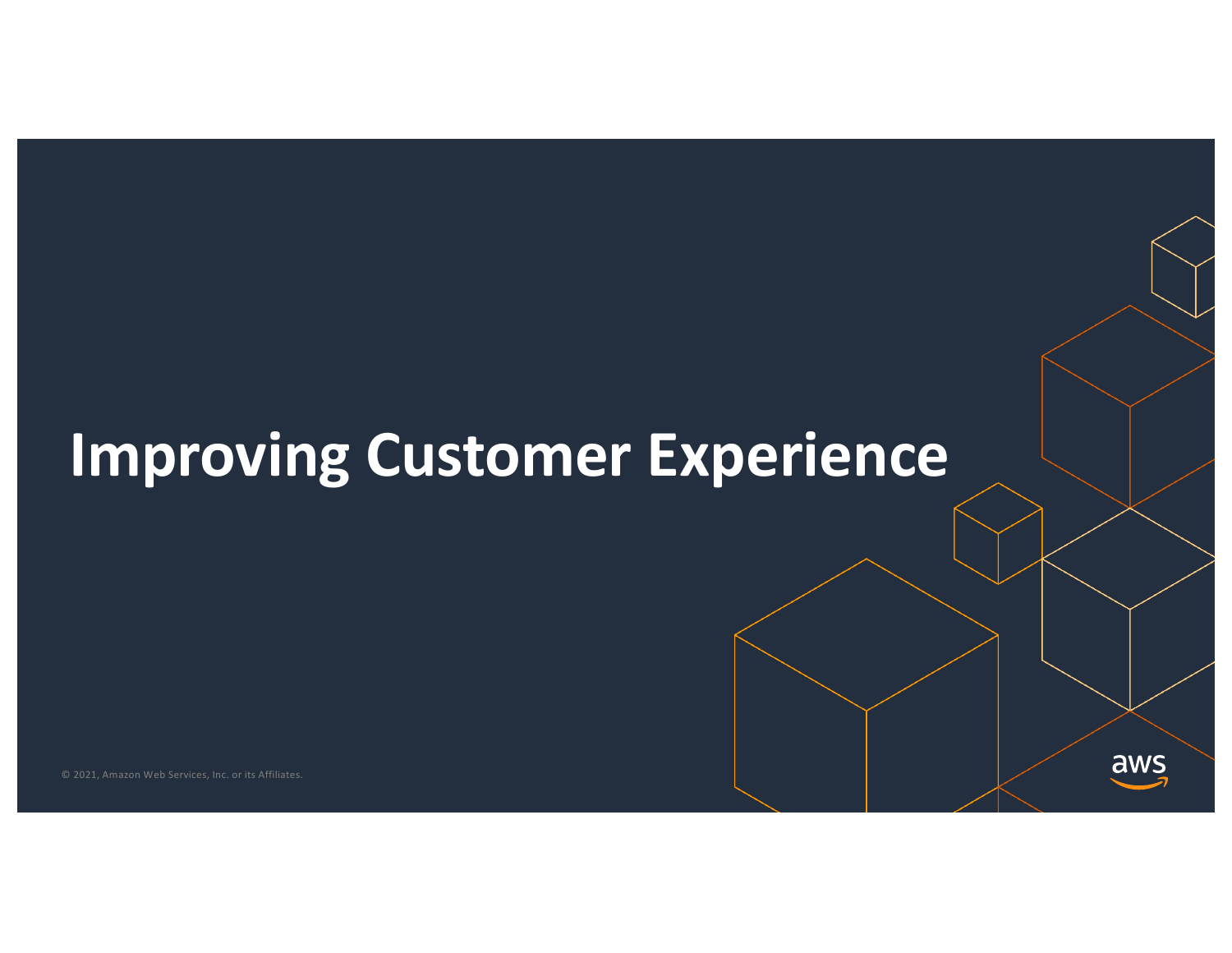### **Customer Experience**

#### • **Current process**

- Request access to digital rights management solution
- Manually copy requisite security documentation into GRC
- Manually update documentation on a monthly basis
- Estimated 4,160 workforce hours per year to create and maintain ATO package

#### • **OSCAL simplification**

- Request access to GRC (Xacta)
- Download OSCAL authorization package
- Upload into OSCAL enabled GRC solution
- Estimated 20-40 workforce hours per year to create and maintain ATO package

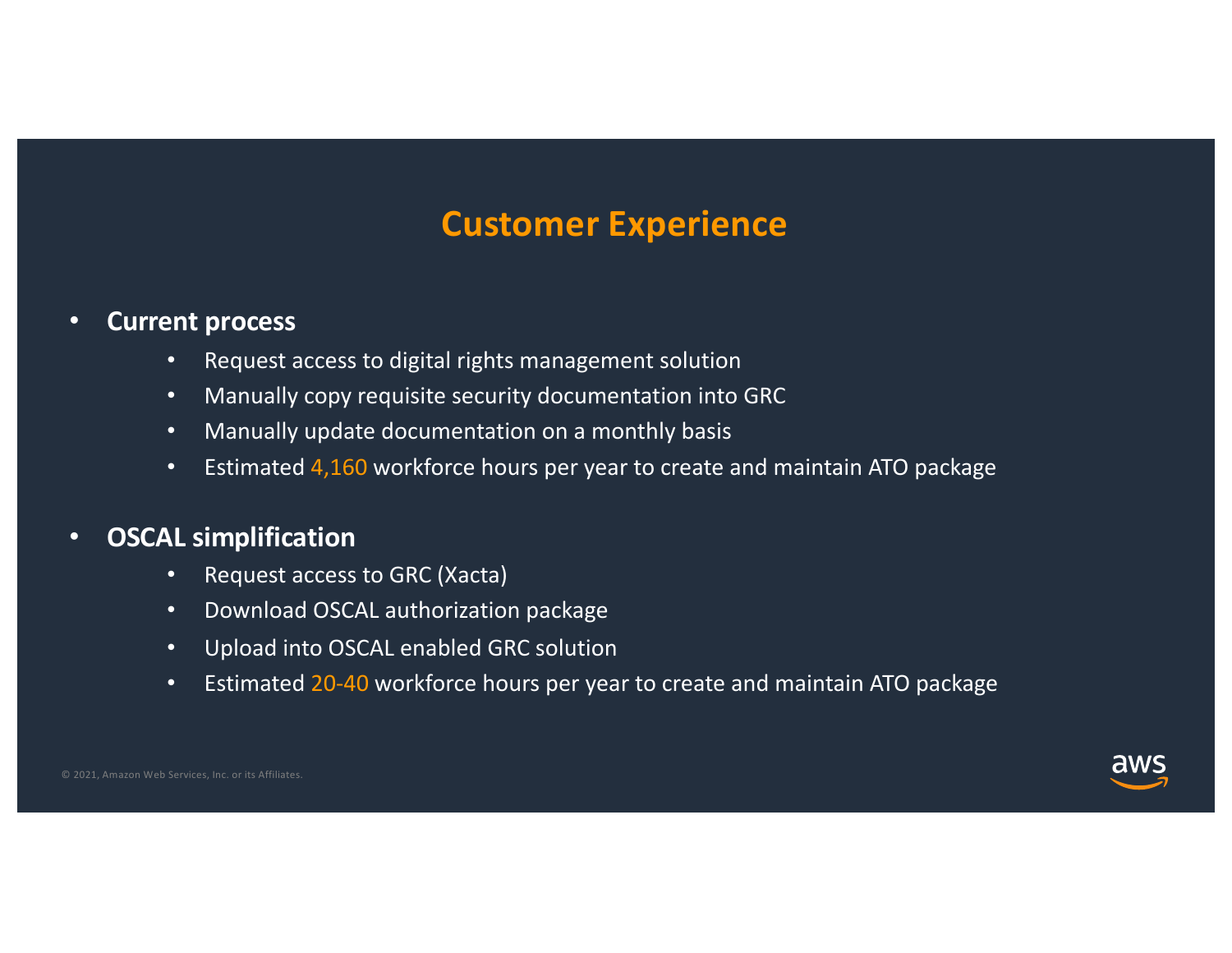# **Challenges Implementing OSCAL**

aws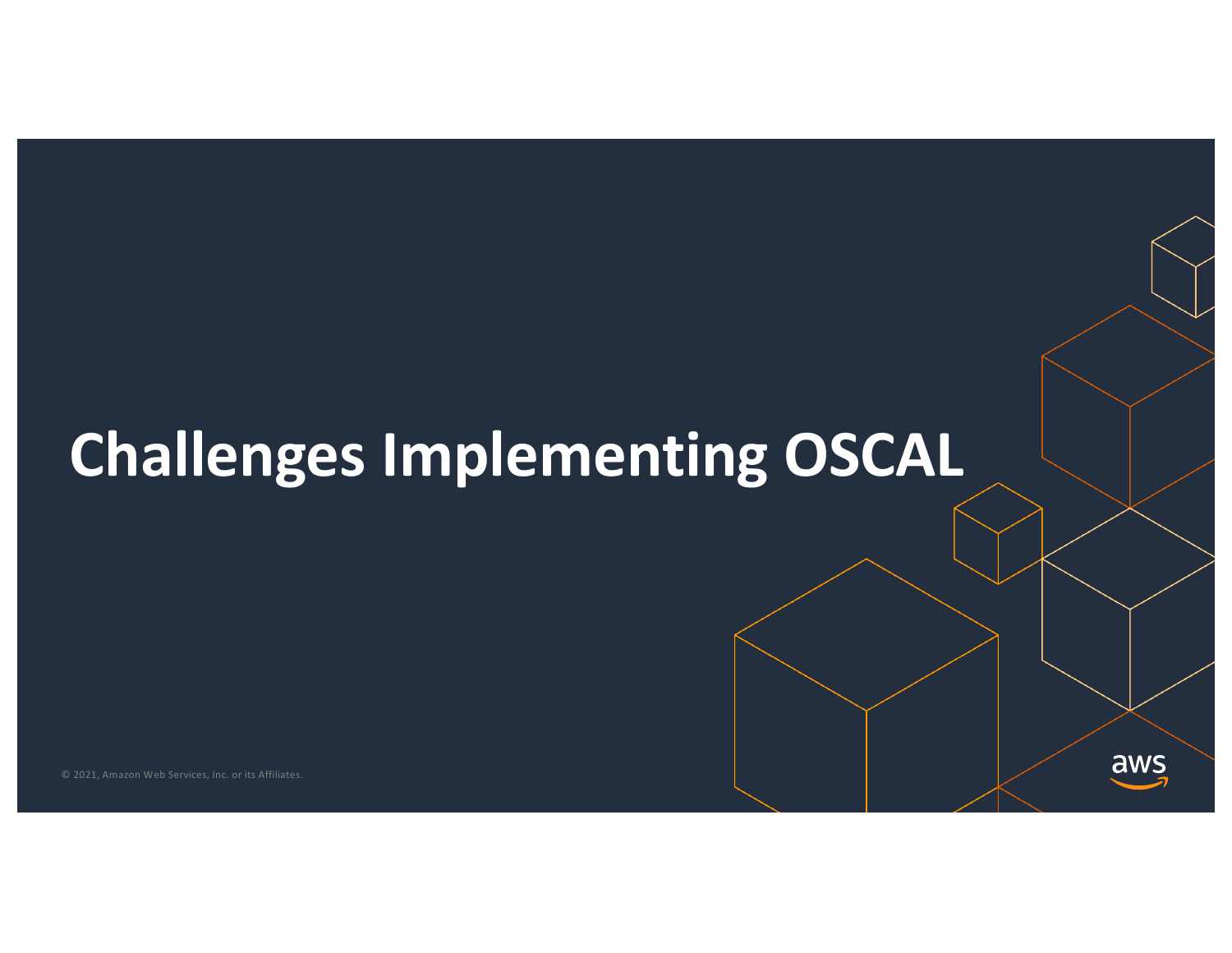### **Challenges**

- **Adoption**
	- For OSCAL to work it has to have adoption across government and industry
- **Integration**
	- Challenges with various existing tools to integrate OSCAL format
- **Collaboration**
	- Different templates between CSPs and GRCs
	- Differing priorities between government and industry

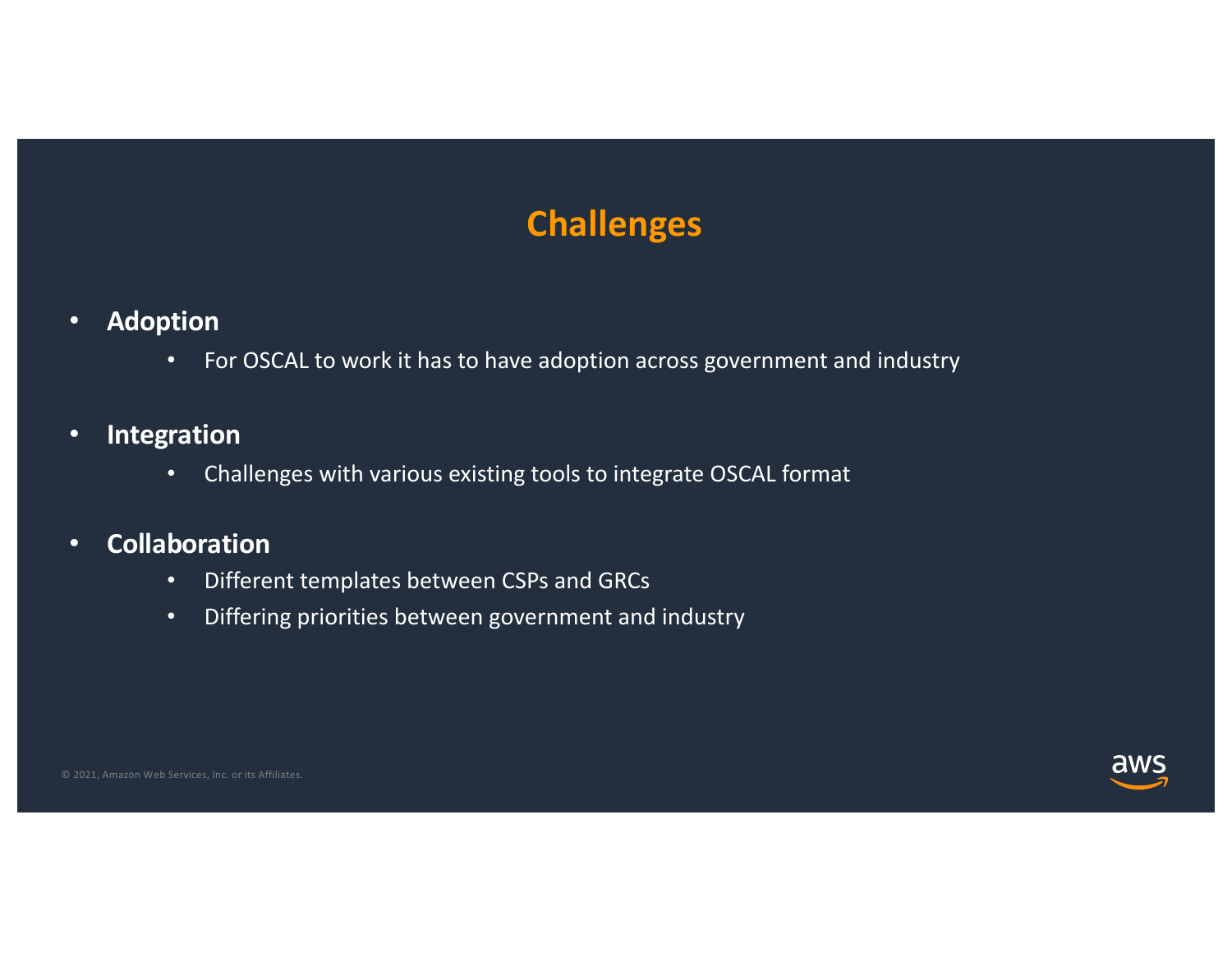# **Closing Thoughts**

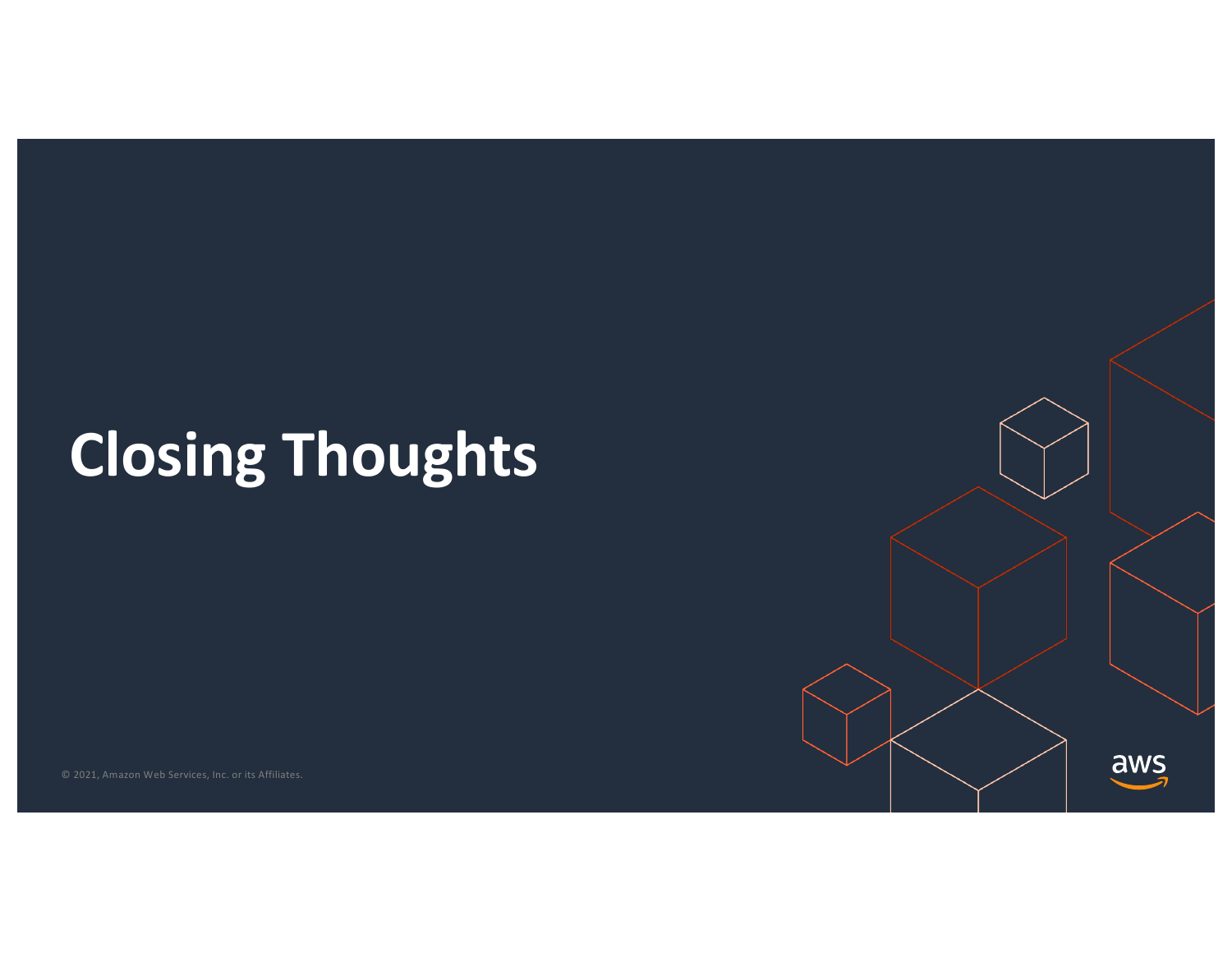### **Closing Thoughts**

#### • **OSCAL potential**

- Enable faster more accurate authorization packages
- Decrease customer's security documentation burden
- Improve transparency into CSP ongoing security posture
- Reduce service authorization timelines by 2-4 weeks
- Decrease estimated customer documentation burden by magnitudes
- Provide an overall better customer experience with security documentation

#### • **OSCAL Challenges**

- OSCAL must have widespread adoption to be successful
- Integration into existing tools can be difficult
- Unique templates may cause issues with data transfer between systems